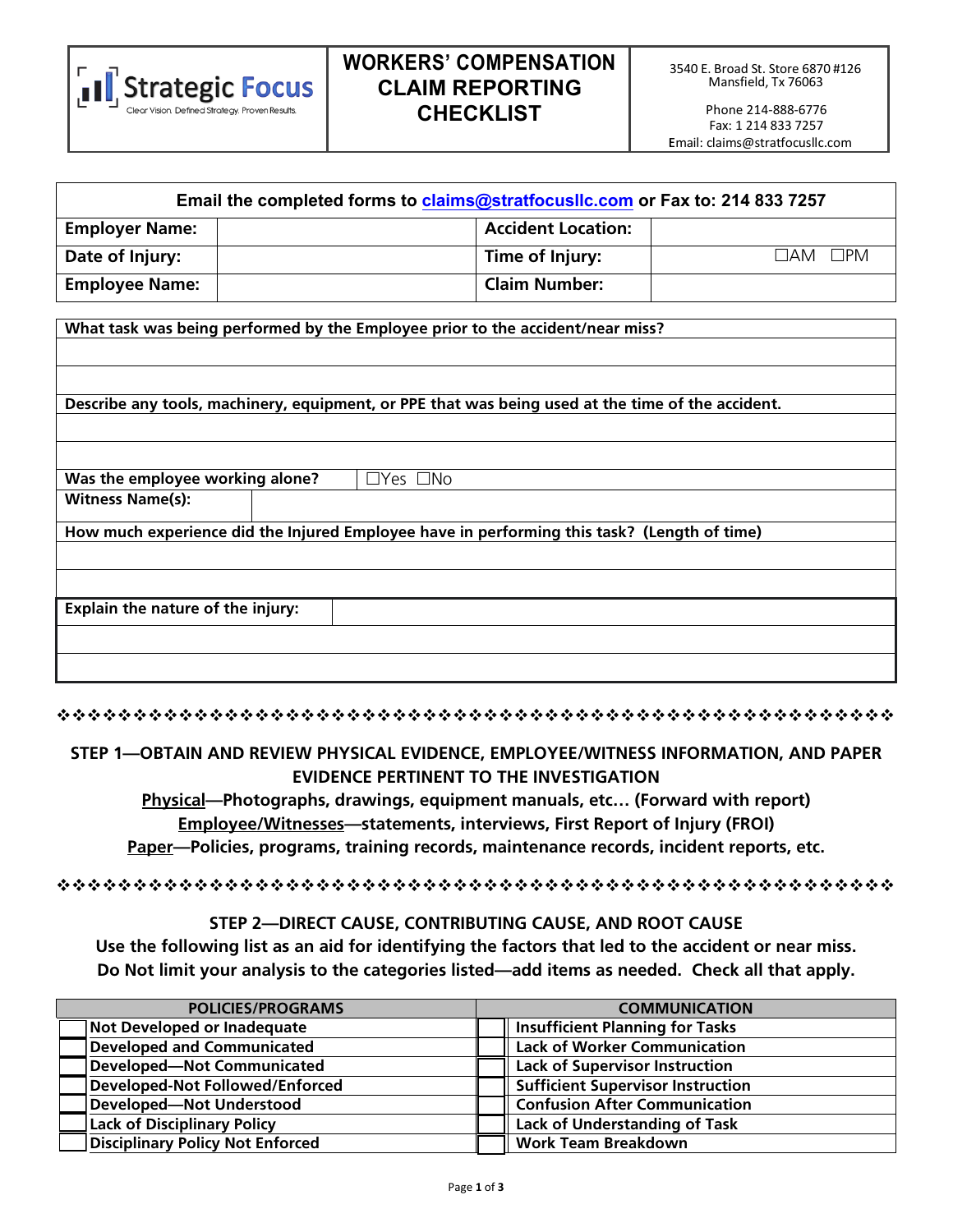

# **WORKERS' COMPENSATION CLAIM REPORTING CHECKLIST**

Phone 214-888-6776 Fax: 1 214 833 7257 :Ema[il: claims@stratfocusllc.co](mailto:wc@engagepeo.com)m

| <b>HAZARDS</b>                        | <b>BLOODBORNE PATHOGEN</b>               |  |
|---------------------------------------|------------------------------------------|--|
| <b>Unidentified or Not Labeled</b>    | <b>Unaware/Aware of Air Borne Hazard</b> |  |
| <b>Known But Not Corrected</b>        | <b>Stuck With Contaminated Needle</b>    |  |
| <b>Known But Not Reported</b>         | <b>Client Contact/Exposure</b>           |  |
| <b>Created by External Factors</b>    | <b>Inmate Contact/Exposure</b>           |  |
| <b>Known But Not Reported</b>         | <b>Sharps Container Not Available</b>    |  |
| <b>Condition Changed Not Conveyed</b> | <b>Improper Cleanup</b>                  |  |
| <b>Equipment Repaired Deficiently</b> | <b>Contaminated Waste Not Labeled</b>    |  |
| <b>PPE Not Adequate or Defective</b>  | Other                                    |  |

| PRODUCTIVITY FACTORS                      | <b>WORK BEHAVIOR</b>                         |  |
|-------------------------------------------|----------------------------------------------|--|
| <b>Heavy Workload</b>                     | <b>Shortcuts Taken</b>                       |  |
| <b>Tight Schedule To Complete Task</b>    | Deviations-Common, Allowed etc               |  |
| <b>Long/Unusual Working Hours</b>         | <b>Special Infrequent Task</b>               |  |
| <b>Falsely Perceived Need to Hurry</b>    | <b>Tool/Equipment Used Improperly</b>        |  |
| <b>Staff Assistance Unavailable</b>       | <b>History of Accidents/Incidents</b>        |  |
| <b>Staff Assistance Inadequate</b>        | <b>Disregard/Refused to Follow Procedure</b> |  |
| <b>Changes in Process</b>                 | <b>Staff Assistance Required</b>             |  |
| <b>Was Employee III?</b>                  | Horseplay                                    |  |
| <b>Medication, Drugs, Alcohol Factors</b> | <b>Repetitive or Physically Demanding</b>    |  |
| <b>Double Shift</b>                       | <b>Going On/Coming Off Vacation</b>          |  |

| <b>TRAINING</b>                                      | <b>ENVIRONMENT</b>                        |  |
|------------------------------------------------------|-------------------------------------------|--|
| <b>Deficient Orientation Training</b>                | <b>Weather/Temperature Factors</b>        |  |
| <b>Deficient Job Specific Training</b>               | <b>Poor Housekeeping</b>                  |  |
| <b>Insufficient Training for New Process or Task</b> | <b>Poor Lighting</b>                      |  |
| Lack of Supervisor Follow-up or                      | <b>Poor Visibility</b>                    |  |
| Reinforcement                                        |                                           |  |
| <b>Lack of Supervisor Training</b>                   | <b>Air Quality</b>                        |  |
| <b>Lack of Employee Training</b>                     | <b>Noise</b>                              |  |
| <b>Communication of Expectations</b>                 | <b>Visibility of Labels/Warning Signs</b> |  |
| <b>Communication of Rules/Policy</b>                 | <b>Visible and Audible Alarms</b>         |  |
| <b>Hazards Overlooked in Training</b>                | Other:                                    |  |

| PERSONAL PROTECTIVE EQUIP (PPE)       | <b>FACILITIES/EQUIPMENT</b>             |  |
|---------------------------------------|-----------------------------------------|--|
| <b>Available</b>                      | <b>Poor Facility Design</b>             |  |
| <b>Required</b>                       | <b>Poor/Faulty Equipment or Design</b>  |  |
| <b>Required PPE Not Used/Worn</b>     | <b>Poor Workstation Design</b>          |  |
| <b>Trained On How To Use</b>          | <b>Equipment Not Guarded</b>            |  |
| <b>Adequate Fit</b>                   | <b>Equipment Repair Deficient</b>       |  |
| <b>PPE Not Used Adequately</b>        | <b>Lack of Preventative Maintenance</b> |  |
| <b>Poor Condition</b>                 | <b>Employee Lack of Knowledge</b>       |  |
| <b>Adequate for Job Performed</b>     | <b>Equipment Failure</b>                |  |
| <b>Lack of Supervisor Enforcement</b> | <b>Inadequate Inspection Timelines</b>  |  |